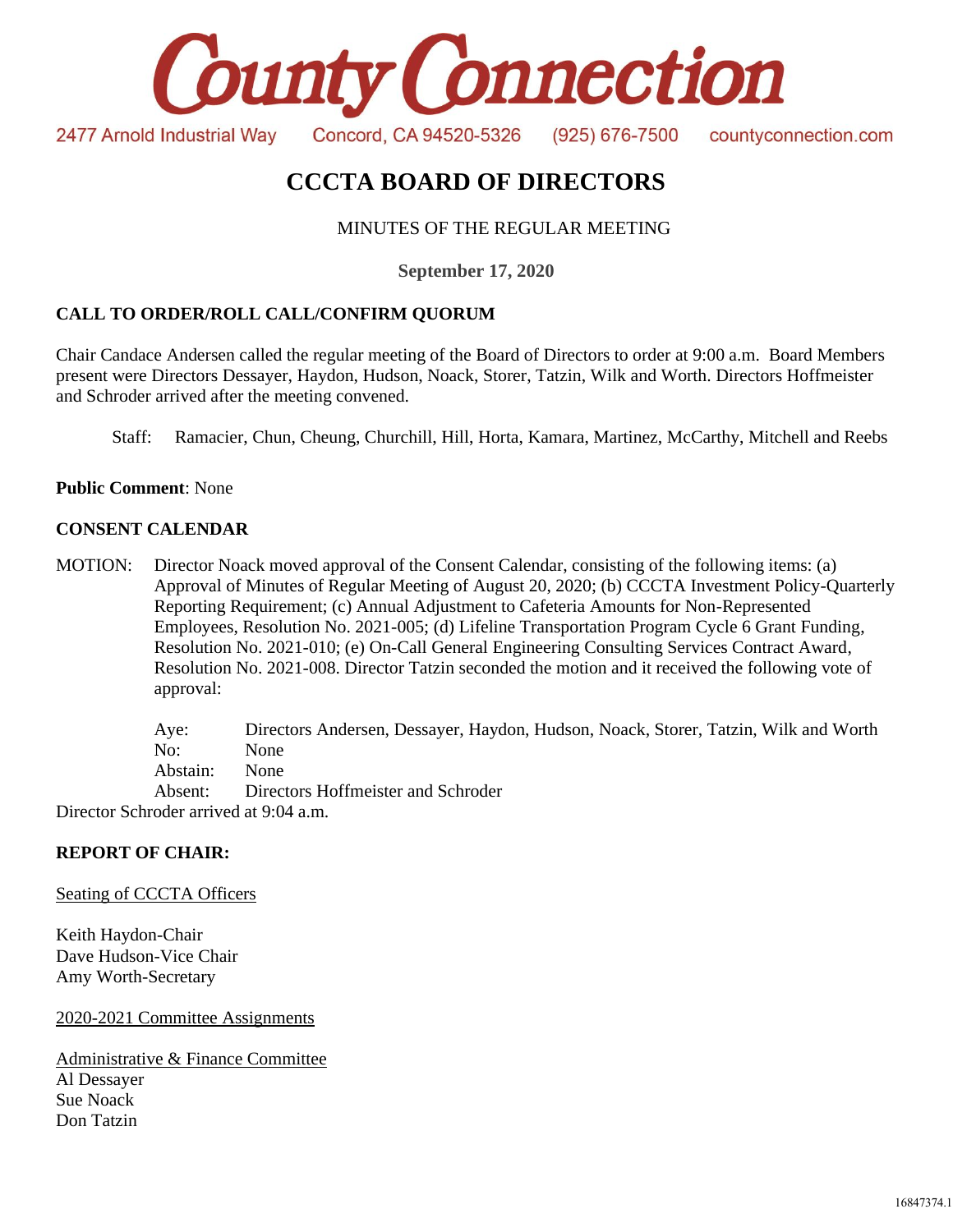Marketing, Planning & Legislative Committee Candace Andersen Rob Schroder Kevin Wilk Amy Worth

Operations & Scheduling Committee Laura Hoffmeister Dave Hudson Robert Storer

# **REPORT OF GENERAL MANAGER:**

## Update on COVID-19 and the impacts on County Connection

Rick Ramacier informed the Board that as of today, County Connection has 3 confirmed COVID-19 cases, all in the operations department, and no known cases in the maintenance or administrative departments. We are enforcing 6 feet distancing on our buses. In coming months, staff will update you on possible run cuts and changes to our operating budget. Overall we are pleased with how our employees have stayed healthy and positive during these trying times.

### Blue Ribbon Task Force

Rick Ramacier informed the Board that he is meeting with the MTC Blue Ribbon Task Force, once a month via Zoom to represent the small transit operators. We are discussing a health and safety plan for transit and coordination with other transit agencies on implementing the plan and when and how we will begin collecting transit fares again. Director Hoffmeister arrived at 9:24 a.m.

### Report on the status of the HEROES/HEALS Act

Rick Ramacier informed the board that County Connection has received our first allocation of funds from the CARES Act. We anticipate approximately \$4.5 million for our next allocation by the end August 2020. Congress has not passed any follow up legislation to the CARES Act, and at this point we don't know when/if such legislation will be adopted. The proposed Heroes Act would allocate \$15.75 billion for transit, split into a \$11.75 billion bucket for urbanized area formula funds for transit entities serving populations of more than three million that would be distributed using Fiscal Year 2020 formulas, and \$4 billion in grants. We don't expect to hear anything until after the election and possibly not until early 2021.

## **REPORT OF STANDING COMMITTEES**

## **Administration & Finance Committee**

### Update on FY2020 & FY2021 Budget

Director Dessayer introduced the item. He stated that this is not a formal change to the budget, it's just a current look at what the future may hold. Erick Cheung explained that the FY 2021 Adopted Budget estimated revenues of \$40,248,400 for FY 2020 and \$44,456,064 for FY 2021. Due to COVID-19, revenues have been negatively impacted downward based on revised estimates on sales tax, diesel tax, and fares. Staff has updated the revenue for FY 2020 and FY 2021 based on current information. For FY 2020, the amount has improved due to better sales tax revenues than estimated in June but still below assumptions in March. For FY 2021, revenues have decreased.. Unfortunately, the region incurred a spike in COVID-19 cases which meant some restrictions were put back in place and schools began using distance learning. These restrictions have impacted fare and special service revenues, as we have yet to begin collecting fare revenue since March. Even though FY 2020 sales tax revenue came in better than expected, there have been no changes by MTC on TDA revenues of \$14,561,685. Based on the August update, we need \$23,446,530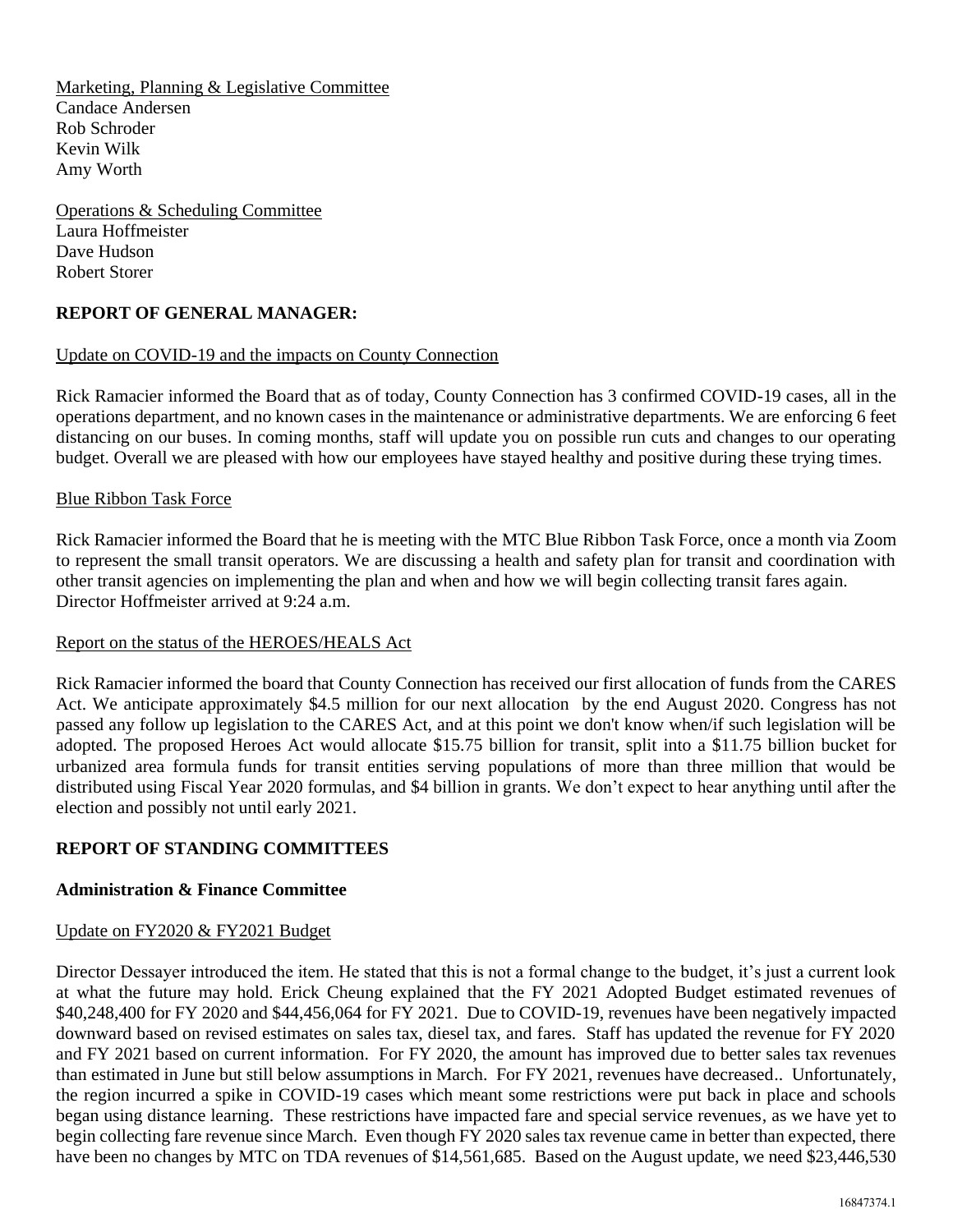in TDA funds, which would reduce our TDA reserves by \$8,884,845 to a balance of \$17,081,000. After some discussion, it was stated that the A&F Committee will continue to update the Board and updates occur.

## **Marketing, Planning and Legislative Committee**

## Clipper START and Youth Fare

Ruby Horta informed the Board that as of July 2020, Clipper START allows adults who live in the Bay Area and whose earnings are up to 200% of the federal poverty level to qualify for fare discounts. The Clipper START pilot is only available on the Clipper card and requires riders to complete an application process which includes proof of identity and proof of income. Once approved, riders receive a personalized Clipper card that can be used for singleride discounts on the participating transit agencies' systems.

Staff will be required to complete a Title VI analysis as part of this process. One of the potential inequities, given our current fare structure, is the fact that only low-income adults would be eligible for a discounted fare. The four large operators currently participating in the program already have youth fares in place. In an effort to address this inequity amongst low-income adults and a low-income youth in the same household, staff is proposing implementing a youth fare, available on the Clipper card. There would be no changes proposed to the cash fare, at this time.

MOTION: Director Schroder moved approval that County Connection participate in the Clipper START program, which will provide a 20% fare discount for select populations, and the inclusion of a companion youth fare, with the understanding that the Board will take final action following the completion of the Title VI review and public outreach process. Director Hoffmeister seconded the motion and it received the following vote of approval:

Aye: Directors Andersen, Haydon, Hoffmeister, Hudson, Noack, Schroder, Storer, Tatzin, Wilk and Worth No: Director Dessayer Abstain: None Absent:None

### **Operating & Scheduling Committee**

Commitment to Riding Together: Bay Area Healthy Transit Plan and Resolution No. 2021-009 Director Hudson left the meeting at 10:41 a.m.

Bill Churchill explained that In response, the Bay Area's twenty seven operators collaborated on the development of the Riding Together: Bay Area Healthy Transit Plan which provides a unified and comprehensive framework of health and safety mitigation standards, communication efforts and responsibilities for both transit operators and the riding public. This plan was not developed in a vacuum, rather, operators relied upon guidance from the American Public Transportation Association (APTA), US Centers for Disease Control and Prevention (CDC), California Department of Public Health (CDPH), Department of Homeland Security (DHS), the World Health Organization (WHO) as well as others to develop a solid foundation to ensure a safe transportation network in the Bay Area. Another key component of the Plan is the assessment of plan effectiveness through monitoring and data collection and the publication of results through a common dashboard that all operators will contribute to each month. The greatest strength of this plan however is its flexible approach that responds appropriately as new information is gained on how to effectively mitigate Covid-19.

As one of the Bay Area's operators, County Connection staff participated in the development of the plan and is comfortable with the Authority's ability to comply with all requirements it contains. The current County Connection Covid-19 policies, procedures and mitigation efforts meet or exceed all components of the plan.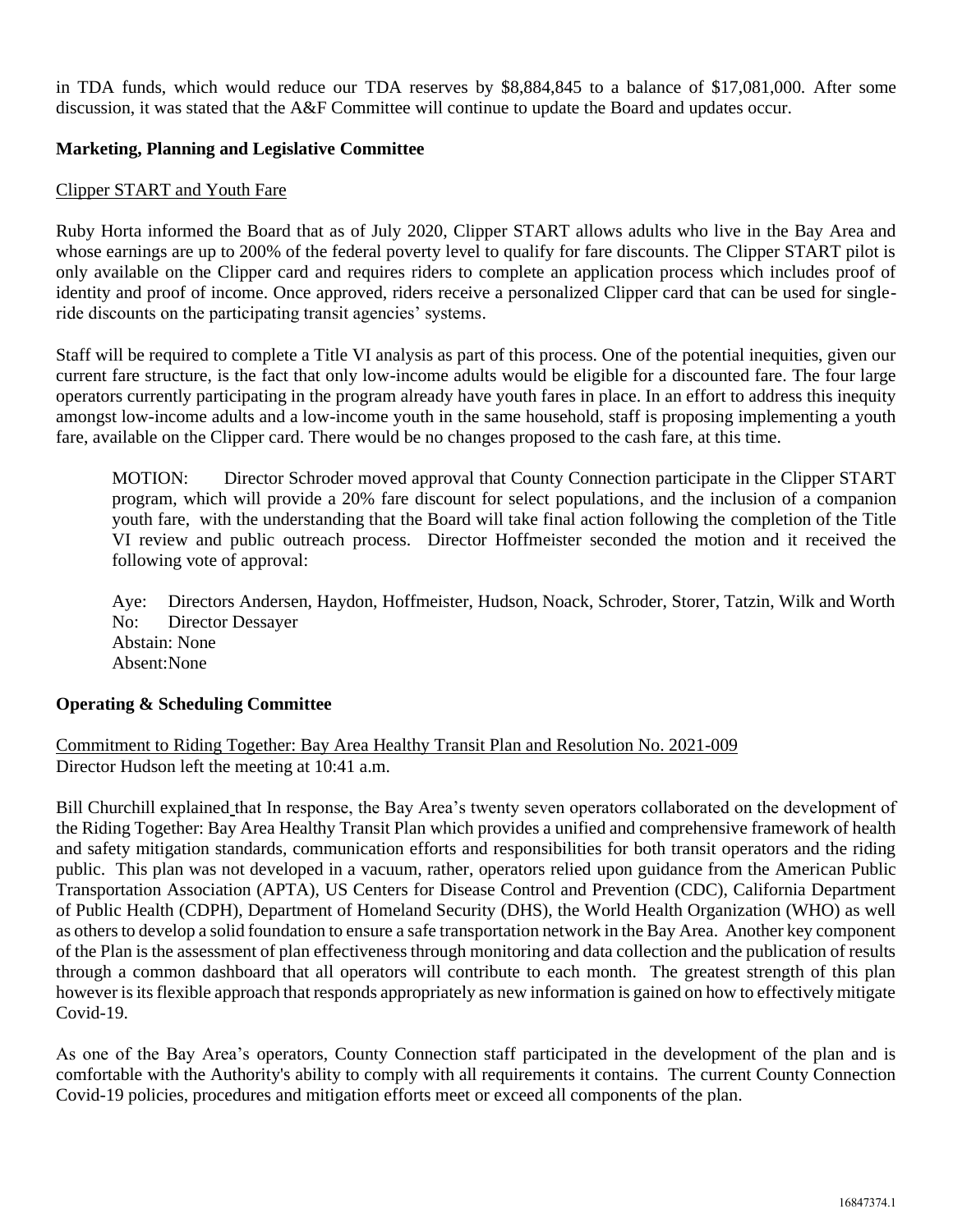MOTION: Director Hoffmeister moved approval of Resolution No. 2021-009, committing County Connection to implementing the Riding Together: Bay Area Healthy Transit Plan. Director Storer seconded the motion and it received the following vote of approval:

Aye: Directors Andersen, Dessayer, Haydon, Hoffmeister, Noack, Schroder, Storer, Tatzin, Wilk and Worth No: None Abstain: None Absent: Director Hudson

## Triennial State TDA Performance Audit

Ruby Horta, explained that in general the audit report is good with indicators meeting requirements including compliance with all sections of the State PUC. The sections reviewed included requirements concerning CHP safety inspections, labor contracts, reduced fares, revenue sharing, and evaluation of passenger needs.

The Director of Accessible Services has been working with the new contractor, Transdev, to address all three areas. Regarding the accident rate in the fixed route division, staff identified a reporting error that led to this finding and has conducted additional training to ensure all reporting is completed in an accurate manner.

MOTION: Director Dessayer moved acceptance the most recent TDA Performance Audit of County Connection conducted by MTC. Director Wilk seconded the motion and it received the following vote of approval:

Aye: Directors Andersen, Dessayer, Haydon, Hoffmeister, Noack, Schroder, Storer, Tatzin, Wilk and Worth No: None Abstain: None Absent: Director Hudson

### FY2020 Fixed Route Performance Report

Melody Reebs, Manager of Planning, explained that in the San Francisco Bay Area, overall transit ridership was down. County Connection's ridership declines and subsequent recovery trends have been relatively consistent with other local transit operators in the region. In contrast, regional transit providers in the Bay Area, including BART, have experienced more significant drops in ridership and slower rates of recovery. Similar to County Connection's express routes, this is likely due to the fact that these regional services tend to serve a more traditional commute market, and in particular, one that is currently able to work from home.

### FY2020 Paratransit Performance Report Update

Rashida Kamara, Manager of Accessible Services, explained that County Connection is working with the community in several areas. Our current partnerships are with: Meals on Wheels, Church of the Bay in Collaboration with the Mt. Diablo School district (Bel Air Elementary and Riverview Middle), Contra Costa County EOC collaboration and Homeless Relocation Transport. Our agency collaborations are with AC Transit and Bart (East Bay Paratransit), Marin County Health Department and West CAT.

### Winter Bid Update

Melody Reebs, Manager of Planning, explained that staff has been closely monitoring ridership to assess demand and ensure adequate service capacity. Since mid-July, ridership levels have remained relatively constant. Average weekday ridership is around 70% below baseline levels, and weekend ridership is down about 40%. Service capacity has not been an issue to date, with buses carrying an average of around 5 passengers per trip.